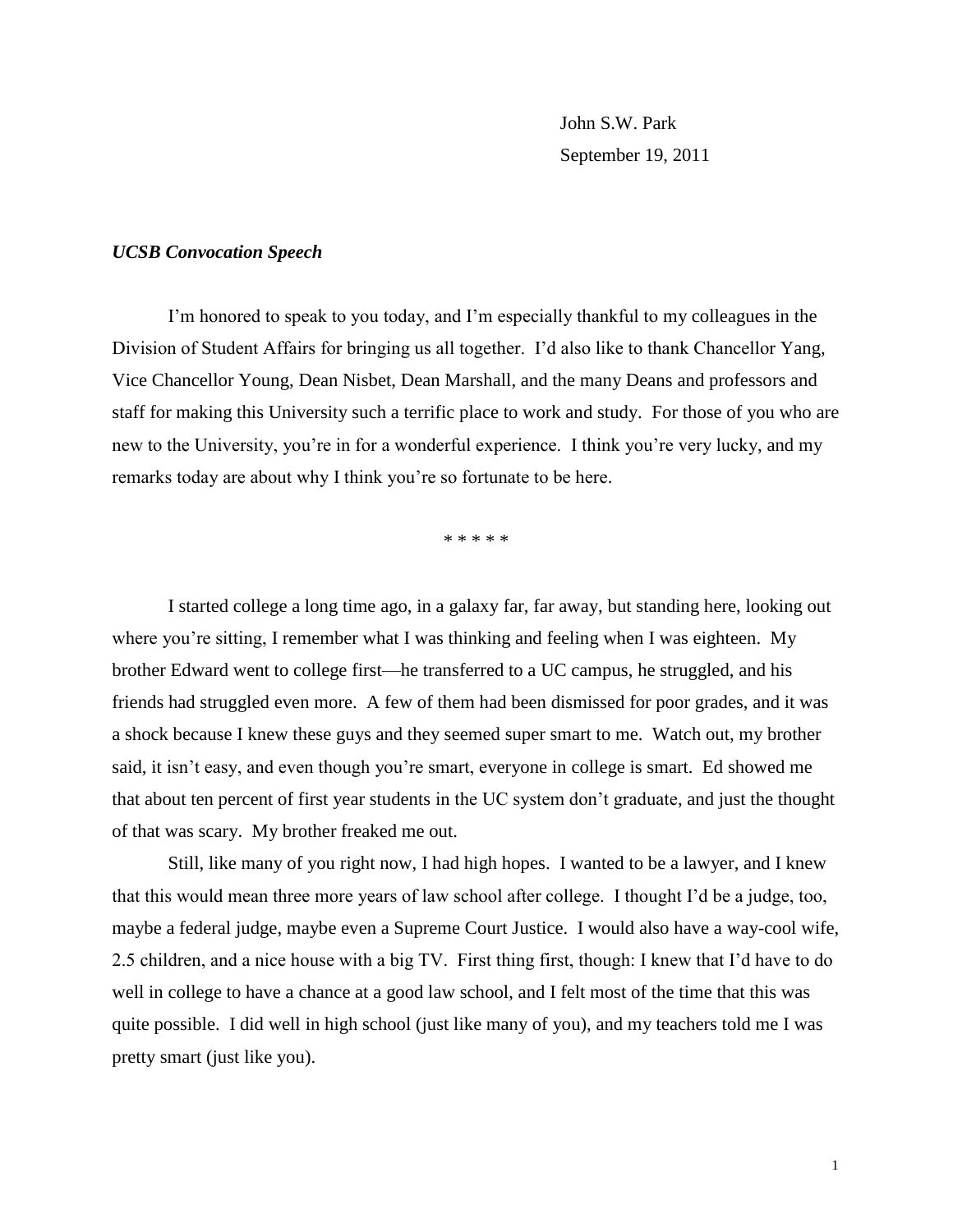Also, I can't speak for you, but in my late teens, I thought I was smarter than a lot of grown-ups—I mean, I thought I knew more than most of my peers, some of my own teachers, and most of the people who lived on my street, people in Congress, and maybe my older brother and my mother, too. My brother lost his keys all the time, and my mom struggled with English—she'd say, "I'm so exciting," when she meant, "I'm so excited." I thought I was smarter, I thought I could handle college.

\* \* \* \* \*

College turned out to be a humbling experience. In high school, I hadn't really gotten bad grades, but my first midterm was a B-, my first essay was a C-. In the first few weeks, it was as though my wheels were coming off. Going to office hours often made me feel worse: my professors and TAs told me that my writing needed a lot of work, that I wasn't thinking deeply enough about this or that, and that I wasn't reading carefully enough or paying attention. All of this was quite depressing.

I was also sobering up in my classes, too. The trouble was that I didn't know how little I knew until college—I thought I knew a lot, but college revealed just how vast, how big, how complicated the world was, and how things like black holes and interest rates and Mark Twain could suck up your whole life. It was as if smart had nothing to do with it: my brilliant economics professor knew finance, and my American literature professor seemed to have read every novel and poem in the English language, but the economics guy admitted that he didn't "get" fiction, and the lit professor said that she had a hard time understanding mortgages. It dawned on me that all smart people had limits, and not because they weren't smart enough, but because things are just very, very complicated. I had no idea that economics and American lit were such vast fields of knowledge. At eighteen, I was too dopey to realize how dopey I was.

Of all the classes I took, the ones in the social sciences shook me the most, for it was in these classes that I'd learned how lucky I was, too. If you take Soc 1 or a history class, you'll learn as I did that social forces shape all of our lives—I'm an Asian American, and about sixty years ago, people like me could not become American citizens, and no matter how smart Asian Americans were back then, they couldn't go to college, they were defined as enemy aliens, and opportunities were restricted for them and for other people of color and for women, too. My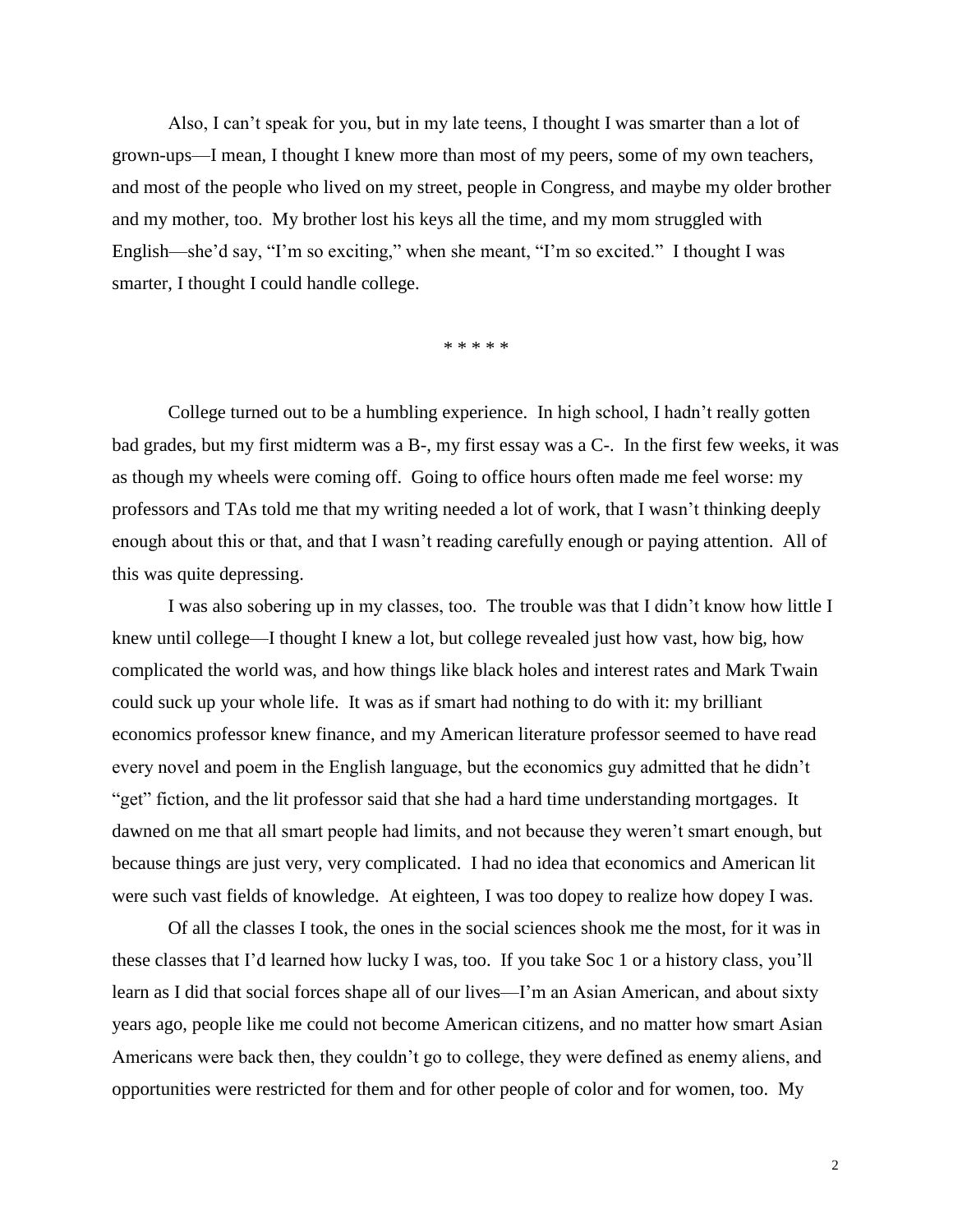own children sitting over there would have attended segregated schools. Sometimes, even in this great country, where Chinese Americans are now Chancellors and women are now Deans, smart just didn't matter.

Things have changed, of course, but less than you would imagine: one of my colleagues, Dean Leila Rupp, reminded me, from this very podium, that right now, if the world were a village of a hundred people, only one person would even have the chance to complete a college education. Very few people in the world get to be in the position you enjoy right now. Many of you have friends and siblings and parents who've gone to college, and so you might think that this is somehow "normal," but I assure you that it is not. Indeed, many of you will meet fellow students who will be the first in their families to go to college, and for those families, this is like a dream come true. All of you—all of us—are exceptionally lucky: in this world, many people still have no access to clean water or flushing toilets, let alone college. Right now, for a depressing majority of people, being smart is still not enough.

I learned in college that I'd been fortunate my whole life. I had a supportive family, I had good teachers, and I had been born in a time when being a person of color didn't mean that my life chances were restricted in ways that were legal, formal, and institutionalized as much as they'd once been. I learned about slavery and poverty and the inhumanity that one group of people can inflict upon another. I learned that being "smart" didn't save people from suffering, from persecution, or from other forms of horrendous grief and misery and pain.

Those lessons changed me and took me out of myself.

\* \* \* \* \*

College was upsetting. I was forced to admit certain things about myself that were hard: I wasn't in college because I was "smart" per se, but because I was lucky; I had been very naïve about the world and I knew a lot less than I'd ever imagined and I had been arrogant even as I was being dopey; and I had to come to terms with certain limits, limits that seem obvious now but were not obvious to me when I was your age. I could not, for example, become an economics professor and a literature professor and a civil rights lawyer and a Supreme Court justice and a guitar player and a linebacker and a novelist and a poet. I had to choose. The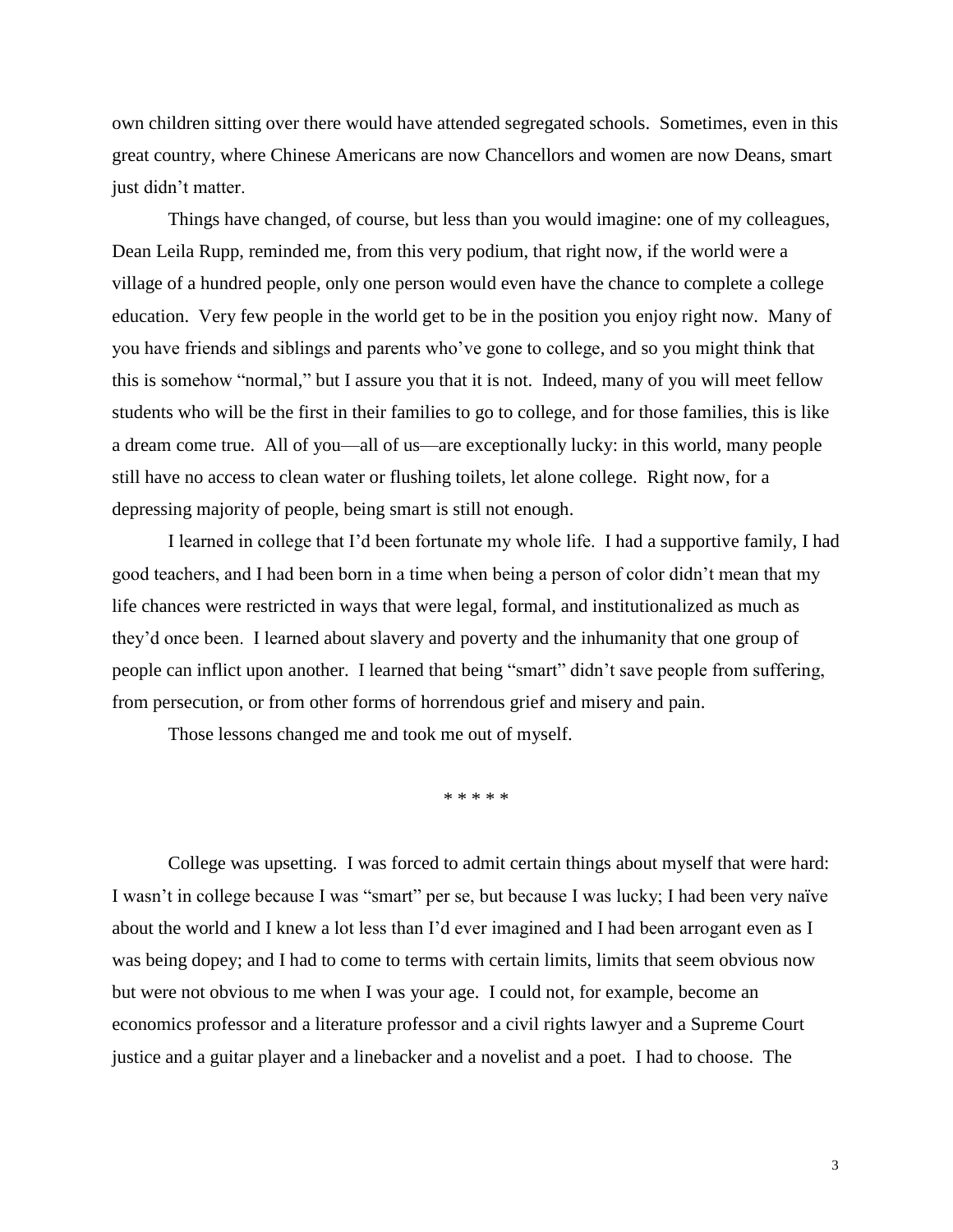difficulty with these choices wasn't that any of them were bad, but that all of them were pretty good, and all were worthwhile in their own way.

A few of the choices were made easier by my obvious lack of talent: guitar player wasn't going to work out, and linebacker was even less likely. Still, what to do? I remember that confusion very well, and ever since, I still feel that it's a little unfair to expect people who are still eighteen or nineteen to know what they'll do for the rest of their lives. I know that picking a major and having plans after college isn't quite the same as "knowing what to do for the rest of your life," but sometimes I resented having to decide anything while I was still so clueless.

To tell you the truth, I *still* don't know what I'm going to do for the rest of my life. I did pick a major in college, I went to grad school, and now I like teaching and I like writing and doing research, but I still think it'd be wonderful to write a novel. I miss lawyering, too, and I miss having clients who could benefit from my work. I miss winning. I also admire people who do non-profit work, people who help others find housing, employment, and other services. I have friends in public office, and I can see the sacrifices that they're making to do that, and I'd like to think that I'd have the courage to do that, too. I also really love this University, and I'd like to contribute to this ascendant institution. I would like to do more to help our students enjoy and finish college.

All of these are admirable things, but I know that I can't do everything, and that I still have tough choices. Through all of this, I am still quite obsessed with my own academic work as you've heard, I specialize in immigration law and policy, and nothing would please me more than to contribute solutions to our most vexing immigration problems. Again, all of these things—any one of these things—can easily consume a lifetime.

\* \* \* \* \*

Problems of choice, of knowing what to do, of wanting to know more about the world and how best to live a good life—these are problems that I still share with you. You should know that all of your professors are wrestling with similar issues, and although you may have thought that the professors and scholars and all of the grown-ups have everything figured out, that's just not true. By definition, a professor at a research university is committed to discovering things that we still don't know, things that are confusing, problems that are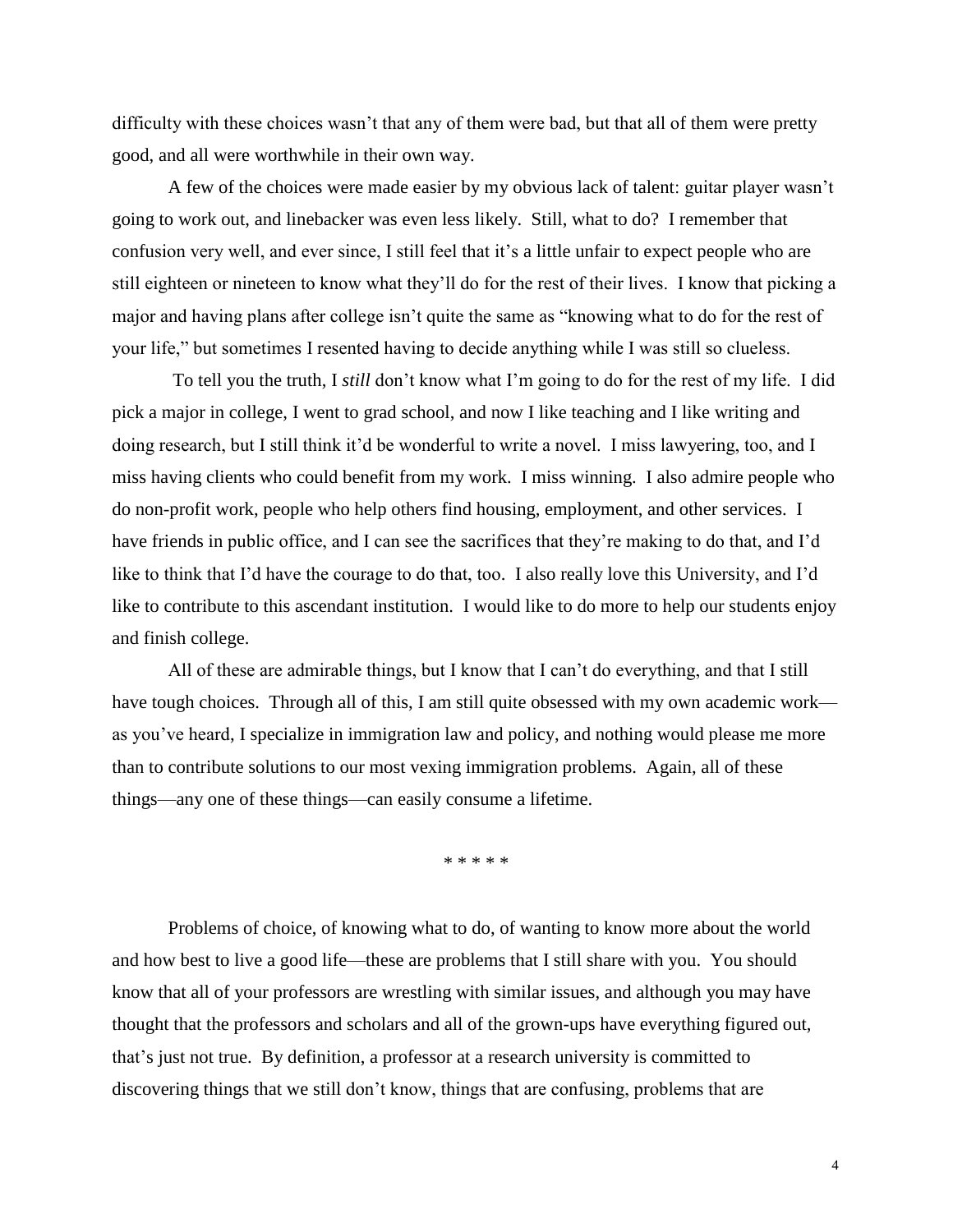unresolved. You are here to learn from us, but you're here also because we need our best and brightest young people to struggle with us, to help us figure out what we still don't know, what remains to be done. You are here because we need your energy and dedication, we need you to pay attention, and because our world is in trouble, and it's going to take a lot of people working together to figure things out. We have big problems.

You should find a major, and you should do well in college, but instead of going about this as though you were doing this on your own, I'd ask you to do it with a certain frame of mind. Instead of just picking a major, pick a problem. Let me suggest a few:

- Please help us figure out how to live in our world without destroying it. Help us discover and develop new forms of energy that won't cause misery for polar bears and millions of people. Protect that beach, that other beach, this coastline, and every beautiful place you've ever heard about or seen yourself.
- Please help us figure out capitalism—I mean, I think we're pretty much done with communism or with other centralized economic systems, but capitalism could still use some work. We need a more ethical market, something less destructive and less likely to exploit people, or to cause them suffering through recessions, depressions, unemployment, or wage slavery.
- Please help us figure out what to do about social inequality, not just within our nation, but around the world. Poverty forces people to do desperate things, poverty is exceptionally cruel, and it deprives and diminishes all of us. More than ever before, we can see and witness the horrible circumstances that poorer people face every day, and it's morally unacceptable to do nothing in the face of all of that suffering.
- Despite decades of globalization and international travel, most people in most of the world still don't understand one another very well, they fight and kill because of religious or ethnic or racial differences, and with consequences that are devastating. You yourselves know this well: you are a generation that grew up in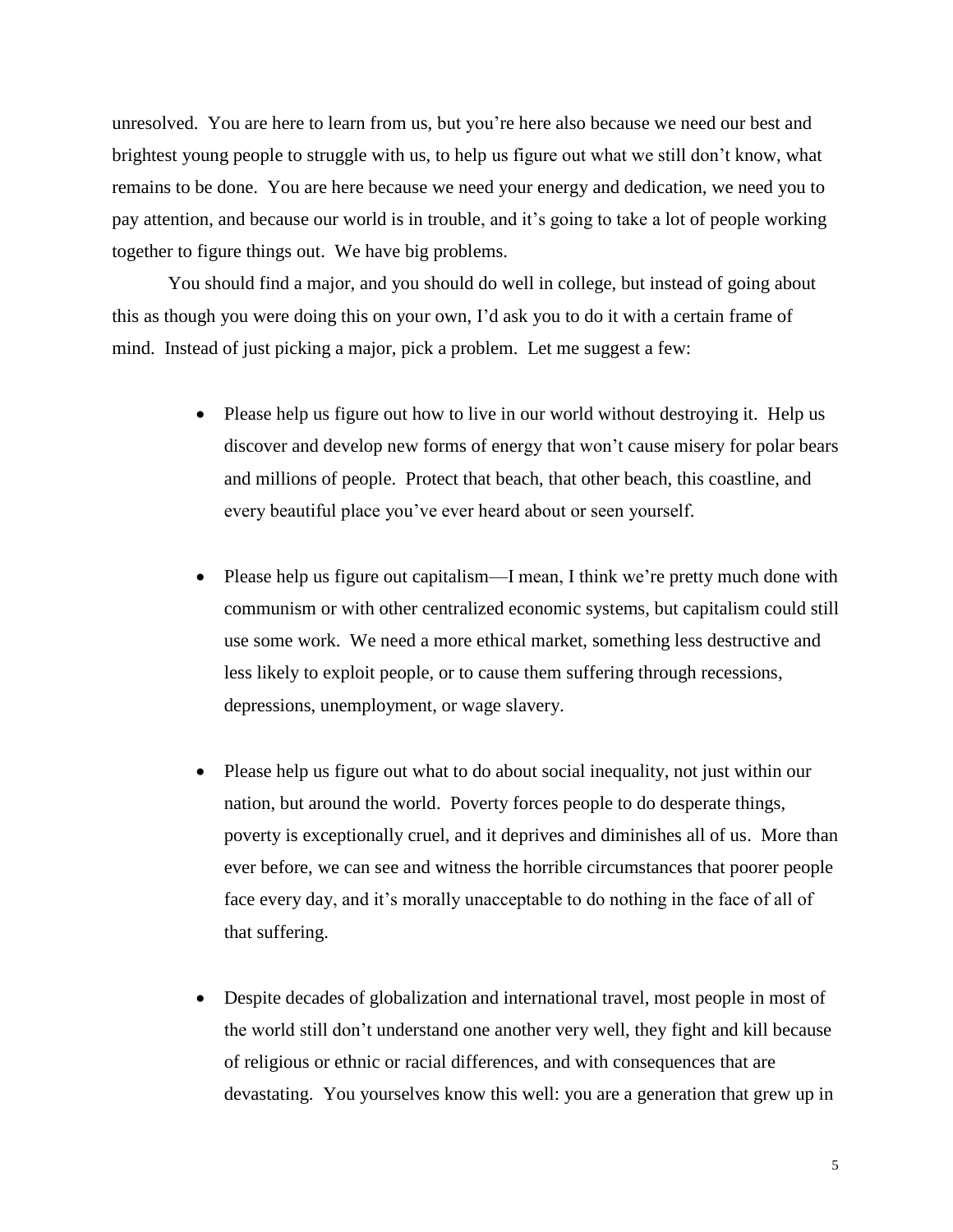that dark shadow of 9/11, and you've lived in a country that seems now to be in a perpetual state of war. It sounds trite and sad and tragic, but we hope that some of you will devote your lives to world peace, so that subsequent generations can live in a safer, more tolerant, and more just world. We still need help to figure out how to live with all of our differences rather than living in fear of one another.

 And please, perhaps a few of you can do something about cancer, malnutrition, obesity, heart disease, or the common cold. We need better medicines, we need more people to have access to medical care, and we have a lot more work to do for everyone to live better, healthier lives.

It'd also be great to have a cheaper iPad, stronger buildings and safer bridges, more honest government, a more rational tax code, and please, please, someone, everyone, do something so that we have a UC system that is more affordable and more secure in its finances. I am twice as old as you are, but you are paying ten times more tuition than I did. That's a huge problem, it's a danger to the state of California, and we need your help to keep this system and this University the best in the world.

\* \* \* \* \*

In essence, what I'm saying is that instead of picking a major, you'd be better off picking a problem—a horrible, difficult, and intractable problem. This strategy has many advantages: let's say for example that you pick malaria as your one big problem. This is a big problem, by the way: millions of people get sick and die of malaria, even though we know what causes this disease and we can treat most people who have it. Still, there is no effective, widely-available *vaccine* for malaria, even though such a thing could help save millions of lives. Some of you should pick malaria.

But say you pick malaria, and yet you can't get through organic chemistry. You can take any class at this University more than once, but what if you just can't get through organic chemistry? (Organic chemistry is, in fact, a big problem for many undergraduates.) You may get depressed, you may not ever make it to med school or to a graduate program in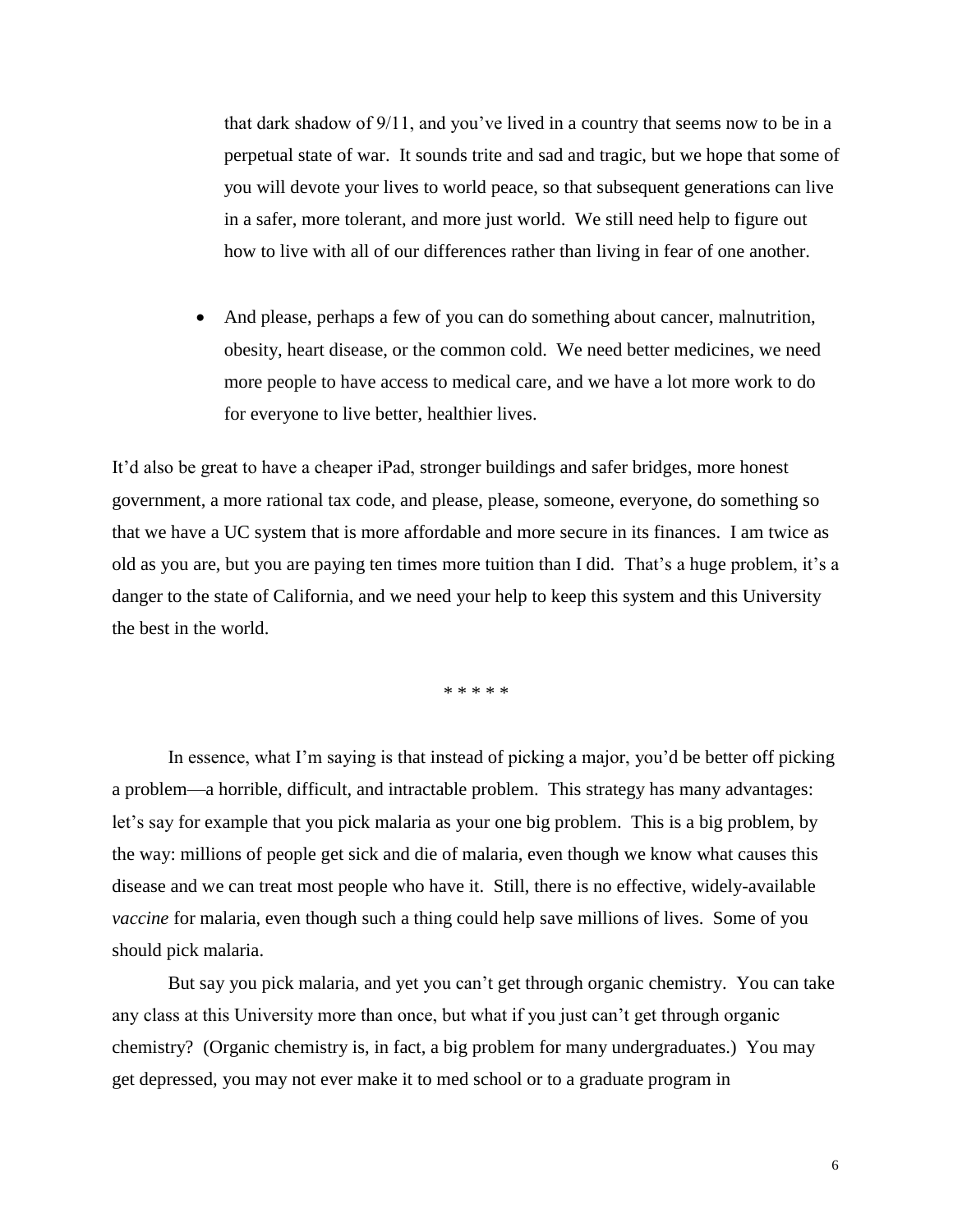microbiology, but I tell you truly, do not despair. Do not give up. Stay focused on your problem. You can still do so many other things to combat malaria: you can become a public health professional or a health educator so that people can avoid it altogether; you can run for office and win, and then you can raise my taxes to finance malaria research; or you can design cheaper and better mosquito nets, or you can work in a non-profit organization that gets these things to the people who need them.

You can also become a novelist or a journalist or an artist or a poet or a film-maker, and you can tell compelling stories about people who live in fear of disease, of a death that comes often, takes their children, and leaves them heartbroken. A humanist can measure grief, loss, and pain, in ways that scientists cannot, and narratives—powerful stories—are still the primary ways through which we as human beings connect and come to care for one another. We need effective vaccines and medicines, but we also need great art and moving stories that reveal *why* we should all care about malaria even though you yourself may never have worried about it until now.

So, you can be sad that medical school might not be in your future, but think again about your problem. You'll realize that although it does suck that you can't through organic chemistry, other people have much bigger problems, other people face far more serious challenges, and that you are still in a privileged position to help them.

For their sake, for our sake, you must not give up. Smart is not enough, so draw upon the other virtues: be persistent, be honest with yourself, and show courage. Be creative and flexible: write some software, make a gazillion dollars, and give a chunk of your fortune to those geeky people who were freakishly good in organic chemistry, so that *they* can develop a vaccine. Find a problem—something bigger than you—and whatever you do, don't give up.

\* \* \* \* \*

I so enjoyed college, even though a lot of what I learned was hard and difficult and upsetting. I learned many things. I learned that I wasn't as smart as I thought I was. I learned that even though I may be a little smart, luck and circumstances have shaped my life far more than my meager talents. I learned to work hard to cultivate what little talent I did have. I learned that life was about making tough decisions. And I learned that I could not possibly learn and do everything.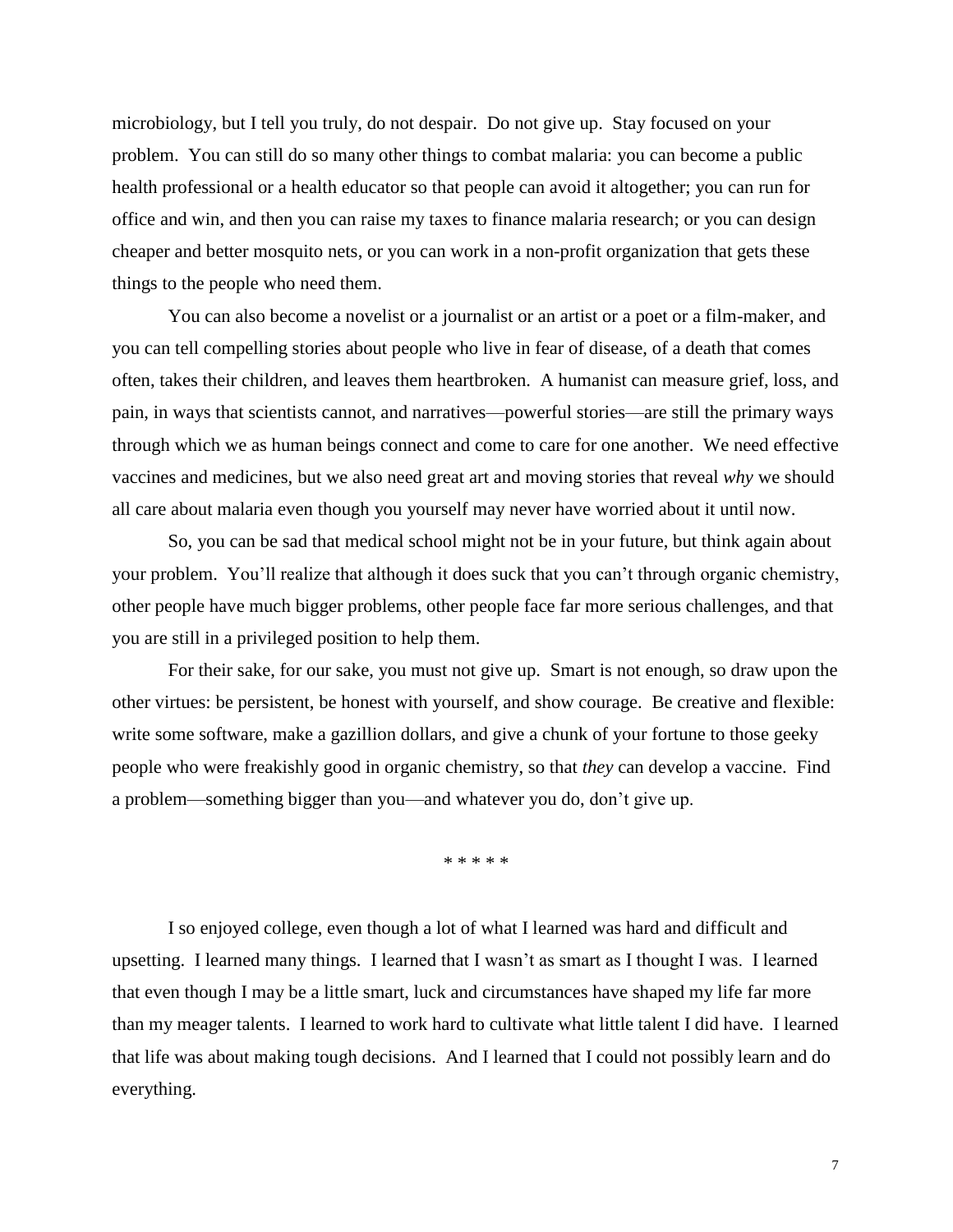I learned that life was complicated, that many of our problems—whether they are environmental, moral, technological, organizational, political, economic, aesthetic, or medical are so complex that they require many forms of expertise. We need artists to help us see, skilled writers and speakers and musicians and visionaries to help us understand and connect. We need ethicists, theorists, feminists, economists, and environmentalists. We need anthropologists and linguists, chemists and physicists, historians and philosophers, people who can do a good survey and people who can write neat software. We all need excellent librarians, counselors, advisers, and teachers. No single person, no single discipline, no single organization or group has an answer to the problems that trouble us, and a single lifetime is just not enough.

That's why I believe that the most important thing I learned in college was that we need each other, that we need each other to be successful, that as much as we have benefitted from the love and support of others, it's time to grow up now, to take those blessing that have enriched us and to use them to love and support *other* people, to better ourselves and to understand, to help, to educate, and to apply ourselves to the problems that vex us all.

I learned a lot about myself. I was and I still am obsessed with social and political inequality—that was my big problem—and yet I learned that I could do something about that problem whether I was in a courtroom, in a boardroom, in a conference room, in the classroom, or just working and writing quietly in my own room. I learned that a B- or C- was not a judgment against my character, but it was good feedback, it was an occasion to take stock of myself, then to try harder, and to challenge myself to be a better student and a better writer and thinker and a better person.

I want the same for you. Many of you will struggle here. It's a foreseeable thing. College is upsetting and college is hard. You may discover things about yourself that are unpleasant and difficult. When that happens, do not self-medicate or despair. Reach out for help if you need it, take a break from school if you need it. Whatever you need, however long it takes, we hope that ultimately, you will find the strength to continue your college education, and not just for your own sake, but for my sake, for the sake of my children, for the sake of your children, and for the benefit of the world that we share.

I went to college thinking that it was a simple stepping stone to a profession—I got so much more than that—I got a mind-blowing, gut-wrenching, eye-opening education. If you struggle here, if you persist here, if you can remain focused here, you too will get a most